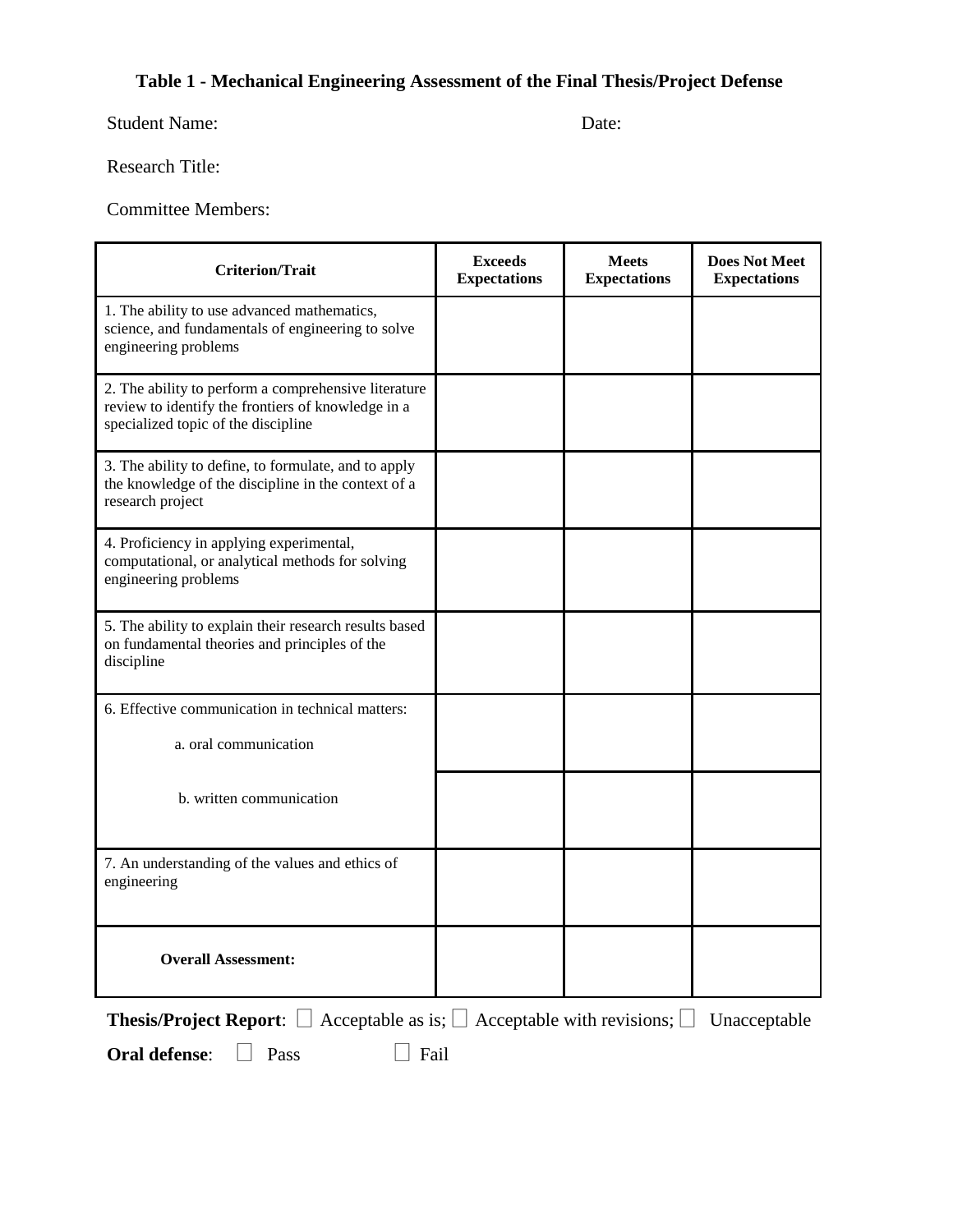| <b>Criterion/Trait</b>                                                                                                                               | <b>Exceeds</b><br><b>Expectations</b>                                                                                                                             | <b>Meets</b><br><b>Expectations</b>                                                                                                                   | <b>Does Not Meet</b><br><b>Expectations</b>                                                                                                       |
|------------------------------------------------------------------------------------------------------------------------------------------------------|-------------------------------------------------------------------------------------------------------------------------------------------------------------------|-------------------------------------------------------------------------------------------------------------------------------------------------------|---------------------------------------------------------------------------------------------------------------------------------------------------|
| 1. The ability to use advanced mathematics,<br>science, and fundamentals of engineering to<br>solve engineering problems                             | Use substantial<br>amount of math<br>and engineering<br>science in<br>problem solving                                                                             | Use adequate math<br>and engineering<br>science in problem<br>solving                                                                                 | Use little or no math and<br>engineering science in<br>problem solving                                                                            |
| 2. The ability to perform a comprehensive<br>literature review to identify the frontiers of<br>knowledge in a specialized topic of the<br>discipline | Cite substantial<br>amount of<br>literature in a<br>comprehensive<br>way                                                                                          | Cite adequate amount<br>of literature                                                                                                                 | Cite few literature in a<br>disjointed way                                                                                                        |
| 3. The ability to define, to formulate, and to<br>apply the knowledge of the discipline in the<br>context of a research project                      | Demonstrate<br>substantial<br>knowledge to<br>define, formula<br>and solve problem                                                                                | Demonstrate adequate<br>knowledge to define,<br>formula and solve<br>problem                                                                          | Demonstrate poor<br>knowledge to define,<br>formula and solve<br>problem                                                                          |
| 4. Proficiency in applying experimental,<br>computational, or analytical methods for<br>solving engineering problems                                 | Demonstrate<br>mature<br>proficiency in<br>applying<br>experimental,<br>computational, or<br>analytical methods<br>for solving<br>engineering<br>problems         | Demonstrate adequate<br>proficiency in<br>applying<br>experimental,<br>computational, or<br>analytical methods for<br>solving engineering<br>problems | Did not demonstrate<br>proficiency in applying<br>experimental,<br>computational, or<br>analytical methods for<br>solving engineering<br>problems |
| 5. The ability to explain their research<br>results based on fundamental theories and<br>principles of the discipline                                | Explain well of<br>their research<br>results based on<br>fundamental<br>theories and<br>principles of the<br>discipline                                           | Adequate explanation<br>of their research<br>results based on<br>fundamental theories<br>and principles of the<br>discipline                          | Poor explanation of their<br>research results based on<br>fundamental theories and<br>principles of the<br>discipline                             |
| 6. Effective communication in technical<br>matters:<br>a. oral communication                                                                         | Oral presentation<br>is clear and<br>effective with<br>excellent audio<br>visual aids                                                                             | Oral presentation is<br>somewhat clear and<br>use proper excellent<br>audio visual aids                                                               | Oral presentation is poor<br>and ineffective and did<br>not use audio visual aids                                                                 |
| b. written communication                                                                                                                             | Thesis/report is<br>written in a sound<br>technical format<br>with good English<br>that clearly and<br>logically<br>summarizes every<br>aspect of the<br>research | Thesis/report is<br>written in good<br>technical format that<br>logically summarize<br>all aspects of the<br>research                                 | Thesis/report is written in<br>poor technical format that<br>did not logically<br>summarize all aspects of<br>the research                        |

## **Table 2 - Mechanical Engineering Assessment Rubric**